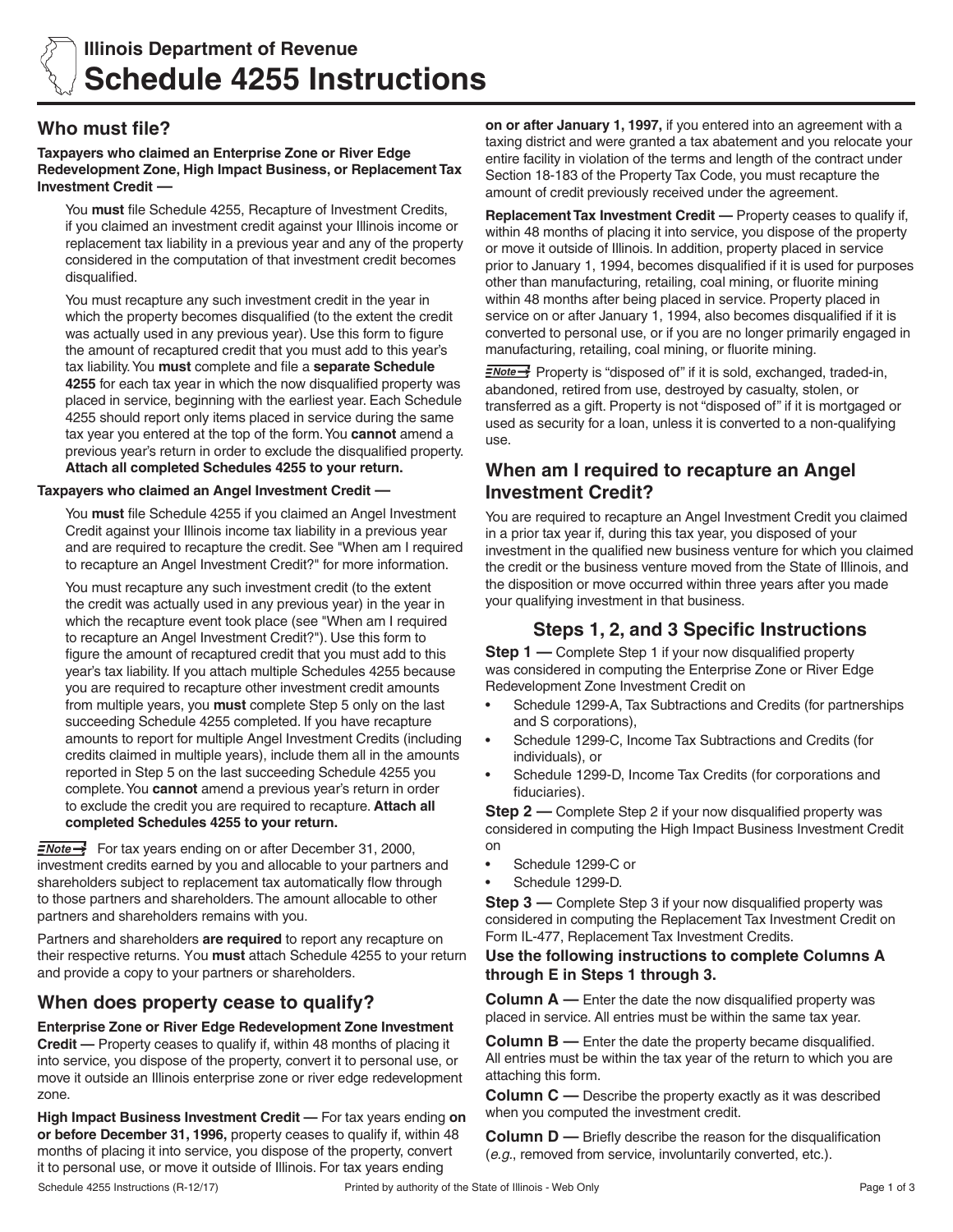**Column E —** Enter the basis that was shown when the investment credit was computed.

**Use the following instructions to complete Columns F through H in Steps 1 through 3.**

## **Step 1 - Enterprise Zone or River Edge Redevelopment Zone Investment Credit recapture**

**Column F** — Enter the name of the enterprise zone or river edge redevelopment zone in which your property was used when the investment credit was computed.

#### **Column G —**

**For property placed in service in an enterprise zone**

enter .005.

**For property placed in service in a river edge redevelopment zone,**

enter the percentage used on your Schedule 1299-A, Schedule 1299-C, or Schedule 1299-D, River Edge Redevelopment Zone Investment Credit, Column G, for the year you claimed the credit for that property.

**Column H —** For each item of property that is now disqualified, multiply Column E by Column G, and enter the result here.

## **Step 2 - High Impact Business Investment Credit recapture**

**Column F —** Enter the name of the foreign trade zone or sub-zone in which the property was used when the investment credit was computed. If your high impact business was designated after January 1, 1989, enter "N/A."

**Column G —** The correct rate is printed on the form.

**Column H —** For each item of property that is now disqualified, multiply Column E by Column G, and enter the result here.

## **Step 3 - Replacement Tax Investment Credit recapture**

**Column F —** Enter the sum of .005 and the rate you used on your Form IL-477 to claim an additional credit based on an increase of employment in Illinois.

- If you did not claim an additional credit for an increase in employment on your Form IL-477, enter .005.
- If you reported an increase in employment of one percent or more on Form IL-477, or if you claimed the credit as a new business in Illinois, enter .01.
- If you reported an increase in employment of less than one percent, add .005 to the decimal shown on Form IL-477, Line 21\*.
- \* **For tax years ending on or after December 31, 2003, and before December 31, 2015**, refer to Form IL-477, Line 18.

 **For tax years ending before December 31, 2003**, refer to Form IL-477, Part II, Line 6.

**Column G —** For each item of property that is now disqualified, multiply Column E by Column F, and enter the result here.

## **Step 4 Specific Instructions**

**Column A** — Complete this column if you are reporting the disqualification of property for which you previously claimed an Enterprise Zone or River Edge Redevelopment Zone Investment Credit.

**Column B —** Complete this column if you are reporting the disqualification of property for which you previously claimed a High Impact Business Investment Credit.

**Column C** — Complete this column if you are reporting the disqualification of property for which you previously claimed a Replacement Tax Investment Credit.

**Line 7 —** Enter the total basis of **all** property from your Schedule 1299-A, 1299-C, or 1299-D or Form IL-477 for which you computed a credit in the tax year that the now disqualified property was originally placed in service.

Line 8 – Enter the total amount of the applicable credit(s) as shown on your Schedule 1299-A, 1299-C, or 1299-D or Form IL-477.

**Line 9 —** Enter the following amounts:

**Column A —** Enter the amount from Line 2.

**Column B —** Enter the amount from Line 4.

**Column C —** Enter the amount from Line 6.

**Line 11**

**Columns A and B —** Enter the income tax shown on the return for the tax year in which the credit was originally computed.

**Column C —** Enter the replacement tax shown on the return for the tax year in which the credit was originally computed.

 $\equiv$ Note  $\rightarrow$  If an eligible credit was carried forward to the succeeding tax year, you must also include the tax shown on the return for the tax year to which the credit was carried.

**Line 14 —** Enter the recapture from any other Schedule 4255 (Step 4, Line 18) you completed to recapture any Enterprise Zone or River Edge Redevelopment Zone, High Impact Business, or Replacement Tax Investment Credit originating in a tax year prior to the tax year that corresponds to the date shown in Column A of Steps 1, 2, or 3.

**Line 15 — Columns A and C** — Enter your distributive share of recapture from partnerships and S corporations from Schedule K-1-P.

**Line 16 —** Add Lines 13, 14, and 15.

## **Line 17 — Columns A and C — (Partnerships and**

**S corporations only)** Enter the amount from Line 16 that you passed through to your partners or shareholders.

Report each partner's or shareholder's share of the amount —

- from **Column A** on each partner's or shareholder's Schedule K-1-P, Line 53a.
- from **Column C** on each partner's or shareholder's Schedule K-1-P, Line 53b.

If you attach multiple Schedules 4255, report each of your partner's or shareholder's share of the total amount reported on each column of Line 17 of each attached Schedule 4255 on the corresponding lines of the Schedule K-1-P you issue to that partner or shareholder.

 $\equiv$ Mote  $\rightarrow$  If you have Angel Investment Credit recapture amounts, you must include those amounts in the amounts you report on Schedule K-1-P. See the Step 5 instructions for more information.

**Line 18 —** Subtract Line 17 from Line 16. Carry this amount to any succeeding Schedule 4255, Step 4, Line 14, to be completed for this tax year. If you do not need to complete a succeeding Schedule 4255, include this amount —

#### **from Column A in the amount reported on**

- IL-1040, Line 14,
- IL-1120, Line 46,
- IL-1041, Line 43, or
- IL-990-T, Line 20.

#### **from Column B in the amount reported on**

- IL-1040, Line 14,
- IL-1120, Line 46,
- IL-1041, Line 43, or
- IL-990-T, Line 20.